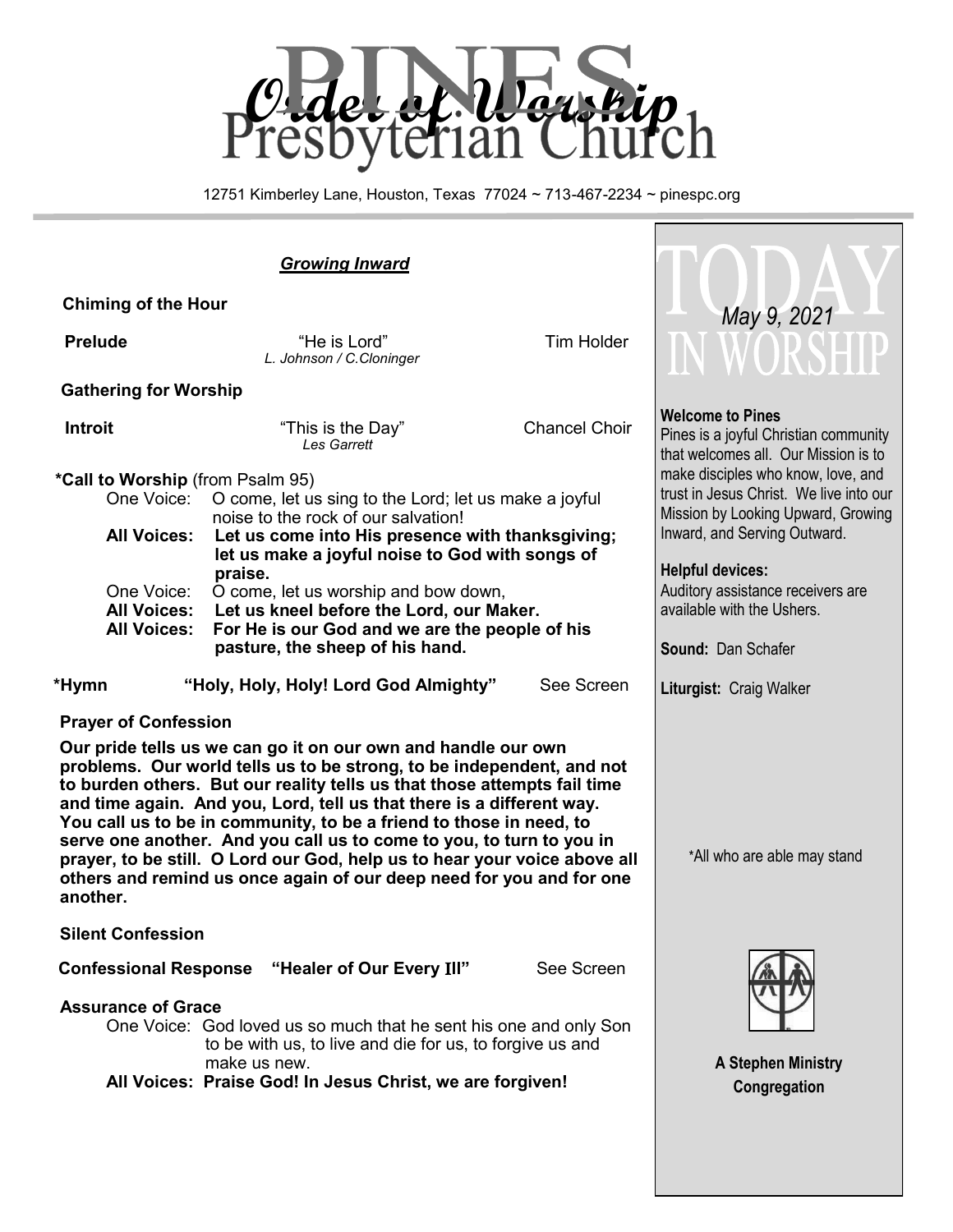**\*Gloria Patri** See Screen

**Glory be to the Father, and to the Son, and to the Holy Ghost; As it was in the beginning, is now and ever shall be, world without end. Amen. Amen.** 

#### *Looking Upward*

## **Children's Message**

 **This, this is where children belong, welcomed as part of the worshiping throng. Water, God's Word, bread and cup, prayer and song: This is where children belong. This is where children belong.**

#### **The Sacrament of Baptism**

 Receiving the Sacrament of Baptism Mary Alice and Daniel Ray Priemer (daughter and son of Jessica and Dustin Priemer)

| <b>First Reading</b>                        |                                                    | Revelation 4:2, 6b-11  |
|---------------------------------------------|----------------------------------------------------|------------------------|
| <b>Anthem</b>                               | "Fairest Lord Jesus"<br>Silesian Folk Melody       | <b>Chancel Choir</b>   |
| <b>Second Reading</b>                       |                                                    | Psalm 100              |
| <b>Sermon</b>                               | "Being With God"                                   | Rev. Barbara Retzloff  |
| *Hymn                                       | "As the Deer"                                      | See Screen             |
|                                             | <b>Serving Outward</b>                             |                        |
| <b>Testimony</b>                            |                                                    | Jerry and Roger Mowell |
| Prayers of the People and the Lord's Prayer |                                                    |                        |
| <b>Hymn</b>                                 | "Immortal, Invisible, God Only Wise"               | See Screen             |
| *Charge and Benediction                     |                                                    |                        |
|                                             | <b>Benediction Response "All I Once Held Dear"</b> | See Screen             |
| *Sending Out The Light of Christ            |                                                    |                        |
| *Postlude                                   | "Praise Him! Praise Him!"<br>Chester G. Allen      | <b>Tim Holder</b>      |
|                                             |                                                    |                        |
|                                             |                                                    |                        |
|                                             |                                                    |                        |

Words printed by permission CCLI 998238 Portions of our liturgy are from The Abingdon Worship Annual 2020. Copyright © 2019 by Abingdon Press. Used by permission.

 **The Lord's Prayer** Our Father, who art in heaven, hallowed be thy name. Thy kingdom come, thy will be done, on earth as it is in heaven. Give us this day our daily bread; and forgive us our debts, as we forgive our debtors; and lead us not into temptation, but deliver us from evil. For thine is the kingdom and the power and the glory, forever. Amen.

 $\overline{\phantom{a}}$  ,  $\overline{\phantom{a}}$  ,  $\overline{\phantom{a}}$  ,  $\overline{\phantom{a}}$  ,  $\overline{\phantom{a}}$  ,  $\overline{\phantom{a}}$  ,  $\overline{\phantom{a}}$  ,  $\overline{\phantom{a}}$  ,  $\overline{\phantom{a}}$  ,  $\overline{\phantom{a}}$  ,  $\overline{\phantom{a}}$  ,  $\overline{\phantom{a}}$  ,  $\overline{\phantom{a}}$  ,  $\overline{\phantom{a}}$  ,  $\overline{\phantom{a}}$  ,  $\overline{\phantom{a}}$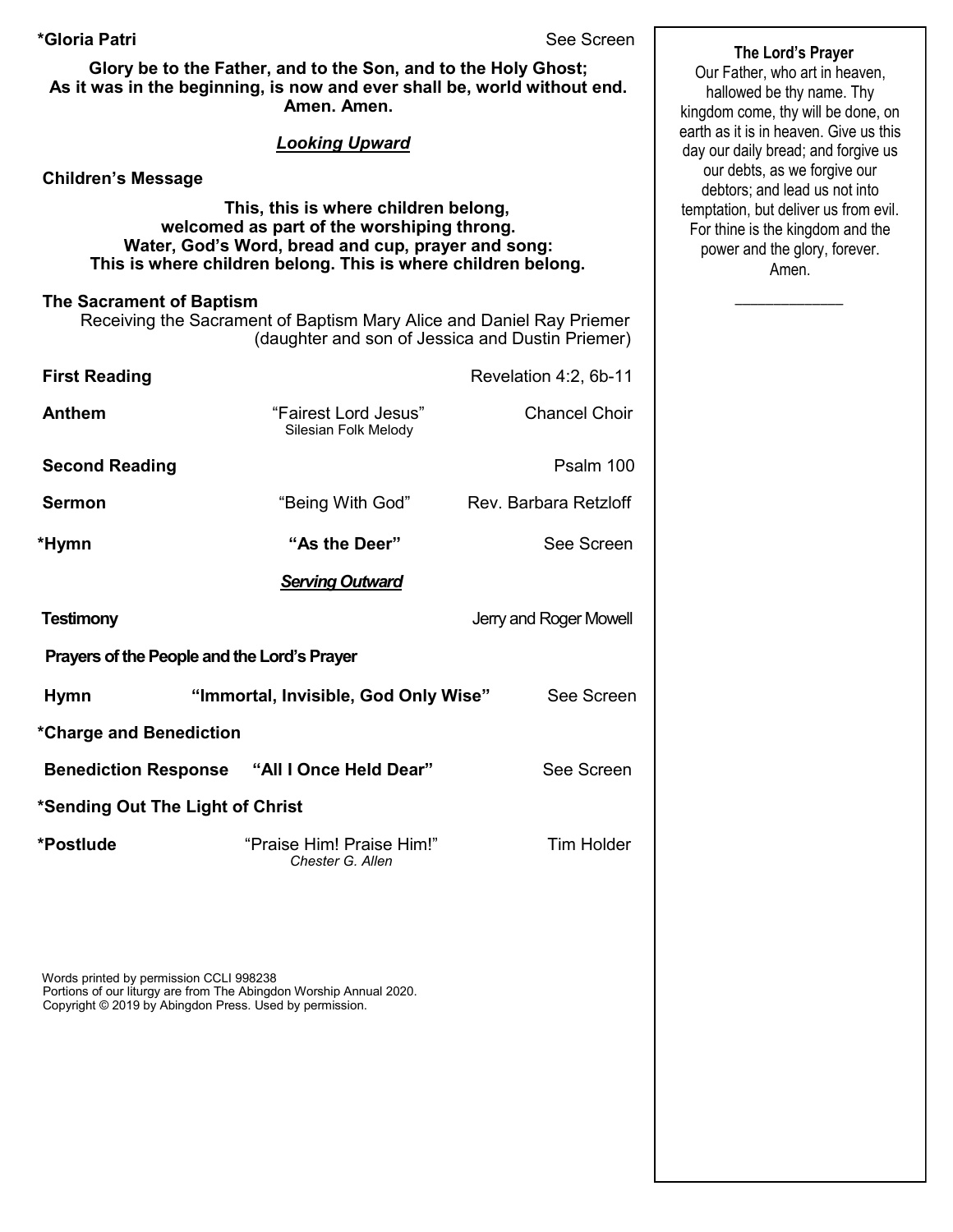# *Calendar for the Week of May 9, 2021*

| Today     | p.m.      | 5:00<br>8:00 | In-Car-Nation Worship  Back Parking Lot                        |
|-----------|-----------|--------------|----------------------------------------------------------------|
| Monday    | a.m.      | 10:00        |                                                                |
| Tuesday   | a.m.      | 7:00         | Men's Bible Study(Meet by Zoom)                                |
| Wednesday | p.m.      | 1:30<br>8:00 | Weekly Prayer TeamPrayer Room                                  |
| Thursday  | p.m.      | 1:00         | Lectionary Bible Study (Meet by Zoom)                          |
| Friday    | a.m./p.m. |              |                                                                |
| Saturday  | a.m./p.m. |              |                                                                |
| Sunday    | a.m       | 9:00         |                                                                |
|           |           | 9:15         | Adult Sunday School  Fellowship Hall                           |
|           |           | 9:15         |                                                                |
|           |           | 9:15         | Youth Sunday SchoolHigh School Room                            |
|           | 10:00     |              |                                                                |
|           |           | 10:45        | Worship ServiceSanctuary/Live Streaming on Web<br>and Facebook |
|           | p.m.      | 5:00         | In-Car-Nation Worship Back parking lot                         |
|           | p.m.      | 8:00         |                                                                |





**Instagram.com/pineshouston**

**Get the latest announcements and reminders right before events happen. Find us here: https://twitter.com/HoustonPines.** 

 **Find us on Facebook facebook.com/PinesPresbyterianChurch** 

 **The newsletter is available in the Narthex for those unable to access it online.** 

#### **SERMON NOTES**